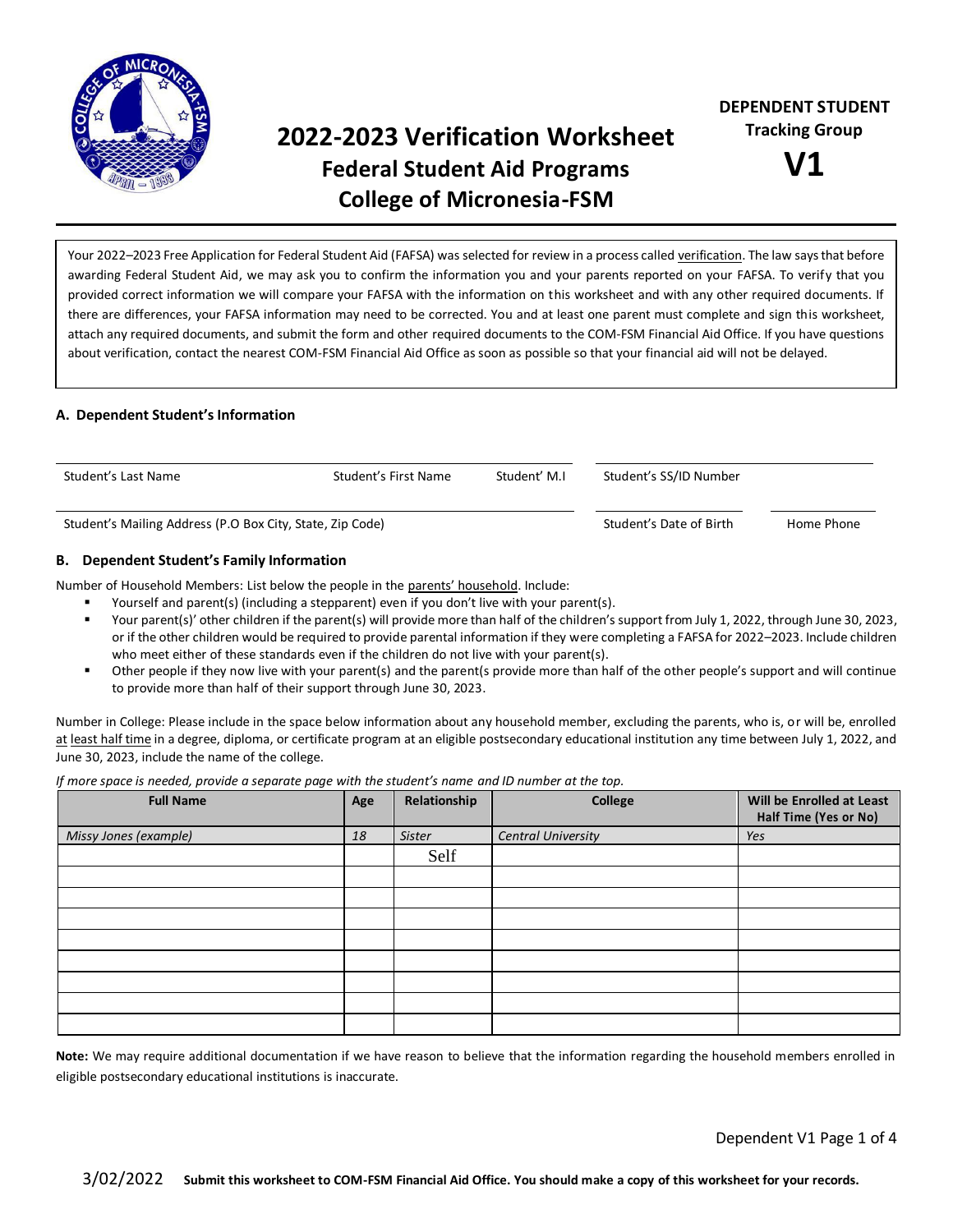# **C. Dependent Student's Income Information to Be Verified**

#### **1. U.S TAX RETURN FILERS**

I, the student, completed a 2020 tax return. A copy is attached. If you did not file a tax return, complete **Item #3** below.

*If more space is needed, attach a separate page with the student's name and Social Security Number at the top*.

| <b>Employer's Name</b> | 2020 Amount Earned | IRS W-2 Attached? |
|------------------------|--------------------|-------------------|
| ABC Shipping (example) | \$1,280            | Yes               |
|                        |                    |                   |
|                        |                    |                   |
|                        |                    |                   |

**Note:** We may require you to provide documentation from the IRS that indicates a 2020 IRs income tax return was not filed with the IRS.

#### **2. NON U.S TAX RETURN FILERS**

I, the student, completed a 2020 foreign tax return or a tax return with another U.S territory or one of the Freely Associated States (FAS). A copy is attached. If you did not file a tax return, complete **Item #3** below.

*If more space is needed, attach a separate page with the student's name and Social Security Number at the top*.

| <b>Employer's Name</b> | 2020 Amount Earned | IRS W-2 Attached? |
|------------------------|--------------------|-------------------|
| ABC Shipping (example) | \$1,280            | Yes               |
|                        |                    |                   |
|                        |                    |                   |
|                        |                    |                   |

**Note:** We may require you to provide documentation from the IRS that indicates a 2020 IRs income tax return was not filed with the IRS.

#### **3. TAX RETURN NONFILERS (including non-working)**

Complete this section if you did not file and is not required to file a 2020 income tax return with the IRS or any other government agency.

#### **Check the box that applies:**

I, the student, was not employed and had no income earned from work in 2020.

I, the student, was employed in 2020 and has listed below the names of all employers, the amount earned from each employer in 2020, and whether an IRS W-2/wage statement form is attached. Provide copies of all 2020 IRS W-2/wage statement forms issued to you by your employers. List every employer even if they did not issue an IRS W-2/statement form.

#### **D. Parent's Income Information to Be Verified**

#### **1. U.S TAX RETURN FILERS**

The student's, parent completed a 2020 tax return. A copy is attached. If the parent(s) did not file a tax return, complete **Item #3** below..

*If more space is needed, attach a separate page with the student's name and Social Security Number at the top*.

| <b>Employer's Name</b> | 2020 Amount Earned | IRS W-2 Attached? |
|------------------------|--------------------|-------------------|
| ABC Shipping (example) | \$1,280            | Yes               |
|                        |                    |                   |
|                        |                    |                   |
|                        |                    |                   |

**Note:** We may require you to provide documentation from the IRS that indicates a 2020 IRs income tax return was not filed with the IRS.

Dependent V1 Page 2 of 4

3/02/2022 **Submit this worksheet to COM-FSM Financial Aid Office. You should make a copy of this worksheet for your records.**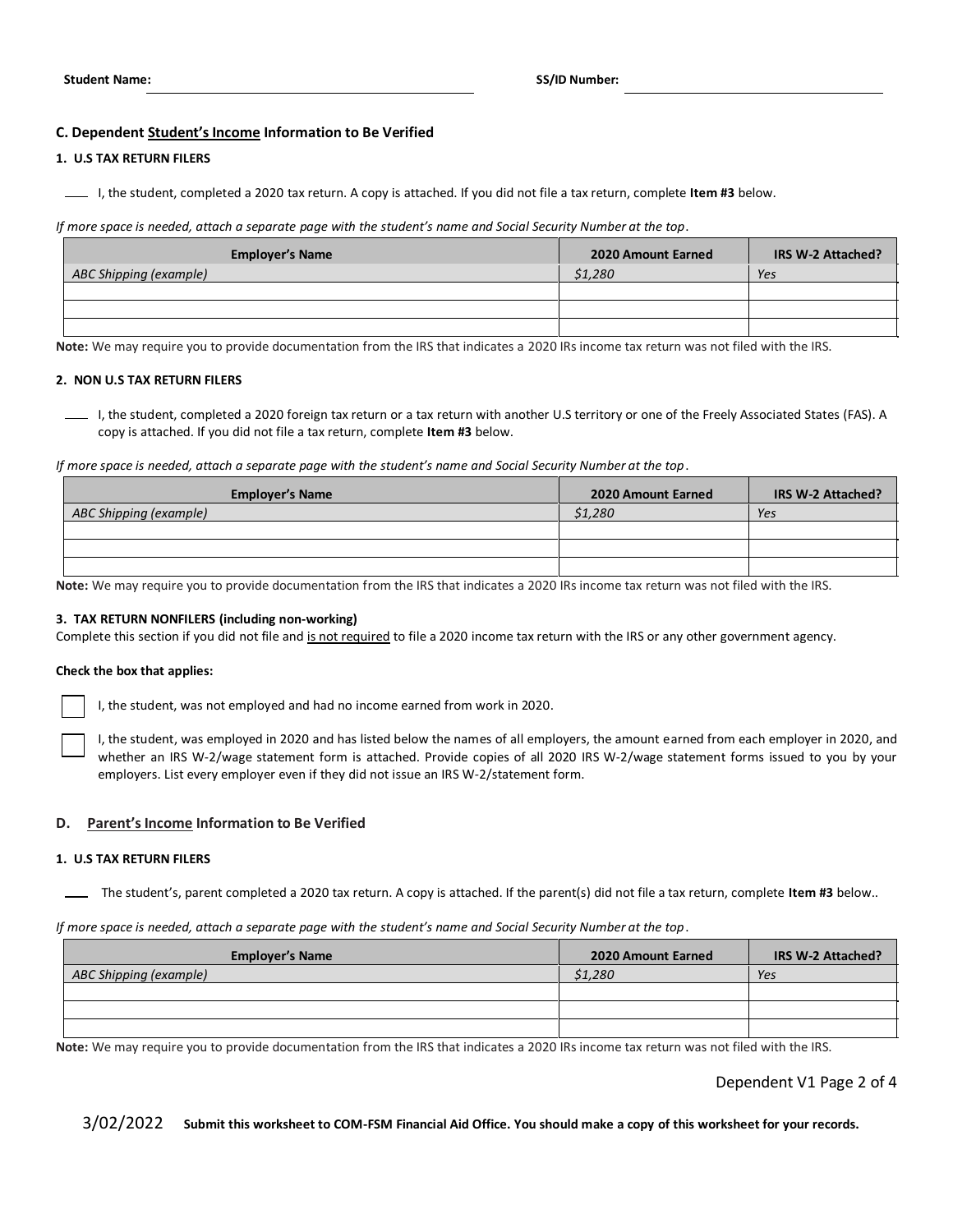### **2. NON U.S TAX RETURN FILERS**

The student's, parent completed a 2020 foreign tax return or a tax return with another U.S territory or one of the Freely Associated States. A copy is attached. If the parent(s) did not file a tax return, complete **Item #3** below.

*If more space is needed, attach a separate page with the student's name and Social Security Number at the top*.

|                        |                    | <b>IRS W-2</b> |
|------------------------|--------------------|----------------|
| <b>Employer's Name</b> | 2020 Amount Earned | Attached?      |
| Pro Auto               | 5980               | Yes            |
| Parent 1:              |                    |                |
| Parent 2:              |                    |                |

**Note:** We may require you to provide documentation from the IRS that indicates a 2020 IRs income tax return was not filed with the IRS.

#### **3. TAX RETURN NONFILERS (including non-working)**

Complete this section if the student's parent(s) will not file and is not required to file a 2020 income tax return with the IRS or other government agency.

## **Check the box that applies:**

Neither parent was employed, and neither had income earned from work in 2020.

One or both parents were employed in 2020 and have listed below the names of all employers, the amount earned from each employer in 2020, and whether an IRS W-2/wage statement form is provided. Provide copies of all 2020 IRS W-2/wage statement forms issued to the parents by their employers. List every employer even if they did not issue an IRS W-2/wage statement form.